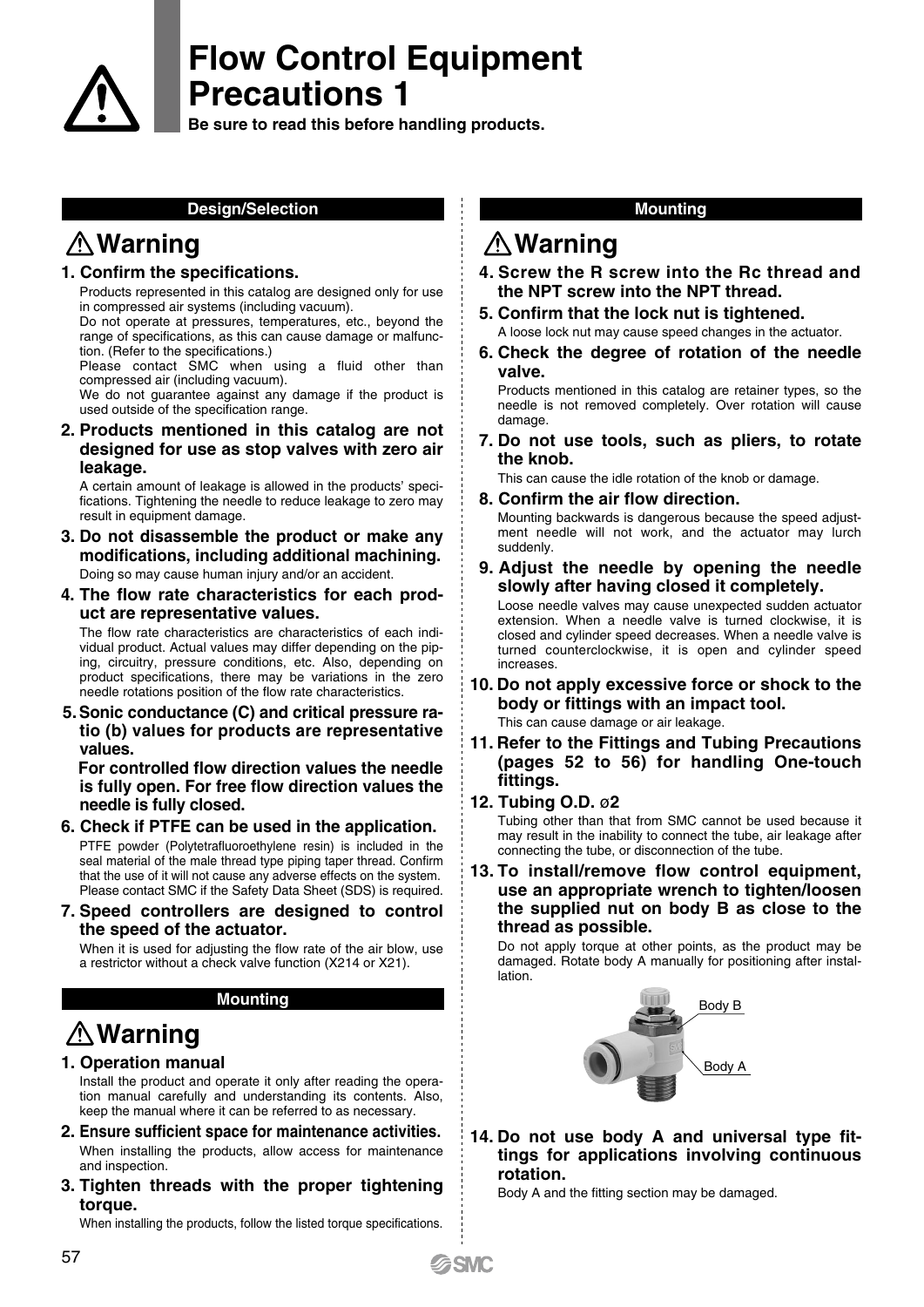

**Be sure to read this before handling products.**

### **Mounting**

# **Caution**

### **1. Tightening the threaded portion of the connection thread M3, M5, 10-32 UNF**

1) M3

First, tighten it by hand, then give it an additional 1/4 turn with a wrench. The reference value for the tightening torque is 0.4 to 0.5 N·m.

- AS12□1F-M3-02 should be given an approx. 1/6 turn after tightening by hand (reference value: 0.4 to 0.5 N·m).
- 2) M5 and 10-32UNF

First, tighten it by hand, then give it an additional 1/6 turn to 1/4 turn with a wrench. The reference value for the tightening torque is 1 to 1.5 N·m.

Excessive tightening may damage the thread portion or deform the gasket and cause air leakage.

If the screw is too shallowly screwed in, it may come loose or air may leak.

### **2. Chamfered female thread size of the connection thread M3, M5, 10-32UNF**

In compliance with ISO16030 Standards (air pressure fluid dynamics – connection – ports and stud ends), the chamfered thread sizes shown below are recommended.



**3. The proper tightening torques for hexagon lock nuts are shown in the table below. For standard installation, turn 15 to 30**° **using a tool, after fastening by hand.**

**Pay attention not to over tighten the product. Check the dimensions for each product for the width across flats.**

| Body size      | Proper tightening torque (N·m)   Lock nut width across flats |           |
|----------------|--------------------------------------------------------------|-----------|
| M <sub>3</sub> | 0.07                                                         | $5*1$     |
| M <sub>5</sub> | $0.3*2$                                                      | $7 * 1$   |
| 1⁄8            | -1 ∗3                                                        | $10^{*4}$ |
| $\frac{1}{4}$  | $1.2*3$                                                      | $12*5$    |
| 3/8            |                                                              | 14        |
|                |                                                              |           |

∗1 4.5 for AS121F-M3-02, AS121F-M5-02, and AS1200-M3

∗2 0.07 N·m for AS121F-M5-02, AS11FM, AS120M, and ASD230FM

- ∗3 2 N·m for AS221FE-01 and AS221FE-02
- \*4 9 for AS2001F-□-3 and 12 for AS22□1FE-01

∗5 14 for AS221FE-02

#### **UNI Thread Type**

**Mounting**

## **Caution**

**1. First, tighten the threaded portion by hand, then use a suitable wrench to tighten the hexagonal portion of the body further at the appropriate wrench tightening angle shown below. As a reference value for the tightening torque, refer to the table below.**

#### **Connection Female Thread: Rc, NPT, NPTF**

| Nominal size<br>of UNI thread | Approx. wrench tightening<br>angle after tightened by hand<br>deg | Proper tightening torque<br>$(N \cdot m)$ |
|-------------------------------|-------------------------------------------------------------------|-------------------------------------------|
| /8                            | 30 to 60                                                          | 3 to 5                                    |
| 1/4                           | 30 to 60                                                          | 8 to 12                                   |
| $\frac{3}{8}$                 | 15 to 45                                                          | 14 to 16                                  |
| 1/2                           | 15 to 30                                                          | 20 to 22                                  |

#### **Connection Female Thread: G**

| Nominal size<br>of UNI thread | Approx. wrench tightening<br>angle after tightened by hand<br>deg | Proper tightening torque<br>$(N \cdot m)$ |
|-------------------------------|-------------------------------------------------------------------|-------------------------------------------|
| /8                            | 30 to 45                                                          | 3 to 4                                    |
|                               | 15 to 30                                                          | 4 to 5                                    |
| $3\frac{1}{8}$                | 15 to 30                                                          | 8 to<br>- 9                               |
| !/ი                           | 15 to 30                                                          | 14 to 15                                  |

- **2. The gasket can be reused up to 6 to 10 times. It can be replaced easily when it has sustained damage. A broken gasket can be removed by holding it and then turning it in the same direction as loosening the thread. If the gasket is difficult to remove, cut it with nippers, etc. In such a case, use caution not to scratch the seat face because the seat face of the fitting's 45**° **gasket is the sealing face.**
- **3. Please consult with SMC if using for fluids other than air.**
- **4. Other precautions on handling, etc., are the same as those for One-touch fittings.**

### **Chamfered area for female threads (Recommended value)**

By chamfering as shown in the following table, machining of threads is easier and effective for burr prevention.



| Nominal     | Chamfer dimension øD (Recommended value) |      |      |      |      |           |
|-------------|------------------------------------------|------|------|------|------|-----------|
| thread size |                                          | G    |      | Rc   |      | NPT. NPTF |
|             | min                                      | max  | min  | max  | min  | max       |
| 1/16        |                                          |      |      |      | 8.2  | 8.4       |
| 1/8         | 10.2                                     | 10.6 | 10.2 | 10.4 | 10.5 | 10.7      |
| 1/4         | 13.6                                     | 14.0 | 13.6 | 13.8 | 14.1 | 14.3      |
| 3/8         | 17.1                                     | 17.5 | 17.1 | 17.3 | 17.4 | 17.6      |
| 1/2         | 21.4                                     | 21.8 | 21.4 | 21.6 | 21.7 | 21.9      |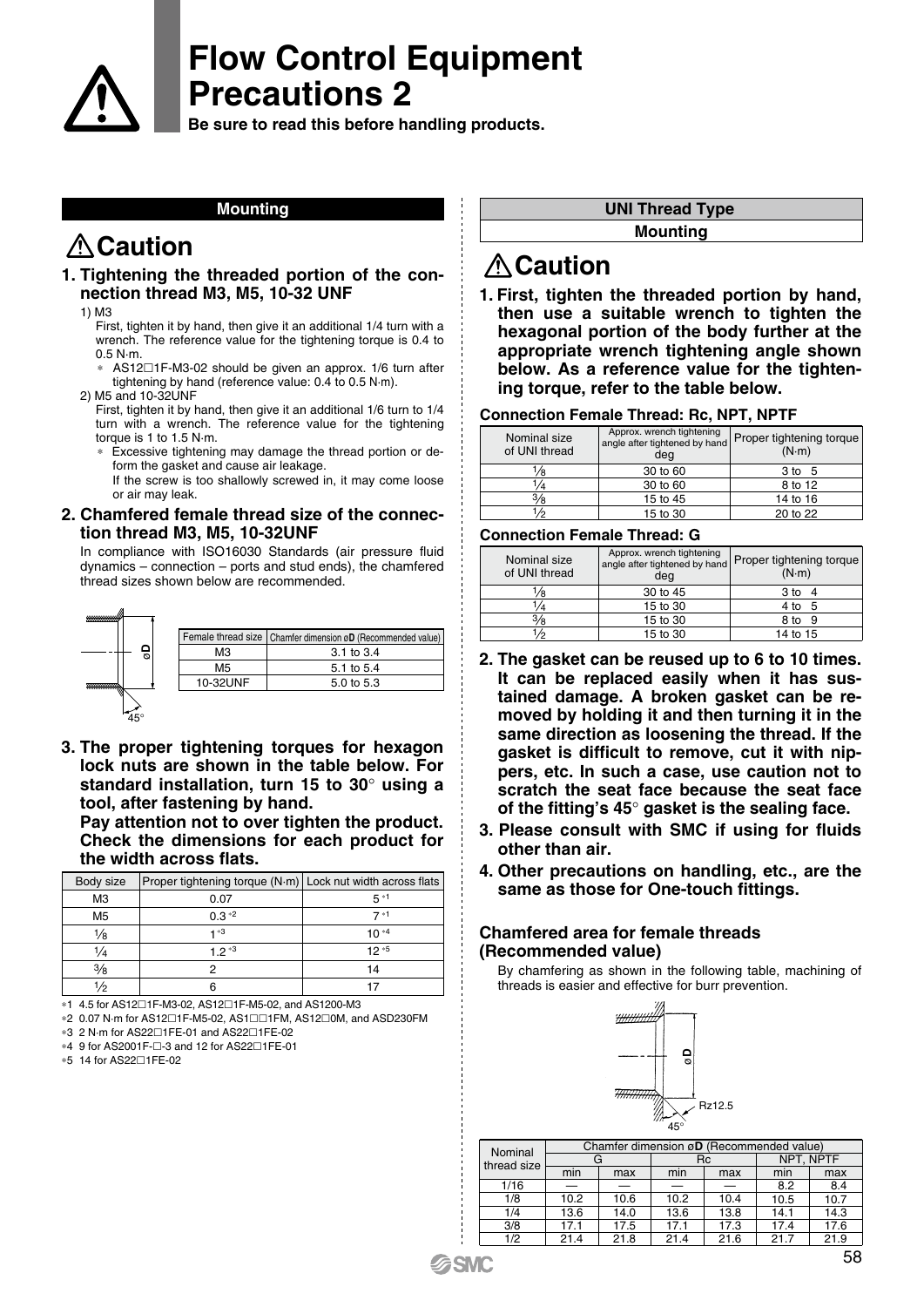

**Be sure to read this before handling products.**

| <b>With Sealant Type</b> |
|--------------------------|
| <b>Piping</b>            |
|                          |

## **Caution**

**1.First, tighten the fitting by hand, then use a suitable wrench to tighten the hexagonal portion of the body a further two or three turns. For the reference value for the tightening torque, refer to the table below. Check the dimensions of each product for the width across flats.**

| Connection thread size<br>(R, NPT) | [Reference value]<br>Tightening torque N·m |
|------------------------------------|--------------------------------------------|
| !∕в                                | 3 to 5                                     |
| 1/4                                | 8 to 12                                    |
| 3⁄8                                | 15 to 20                                   |
| 1/2                                | 20 to 25                                   |

- **2. If the fitting is tightened with excessive torque, a large amount of sealant will seep out. Remove the excess sealant.**
- **3. Insufficient tightening may loosen the threads or cause air leakage.**

### **4. For reuse**

- 1) Normally, fittings with a sealant can be reused up to 2 to 3 times.
- 2) To prevent air leakage through the sealant, remove any loose sealant stuck to the fitting by blowing air over the threaded portion.
- 3) If the sealant no longer provides effective sealing, wind sealant tape over the sealant before reusing. Do not use any form other than the tape type of sealant.
- **5. Once the fitting has been tightened, backing it out to its original position often causes the sealant to become defective. Air leakage will occur.**

## **Piping**

# **Caution**

- **1. Refer to the Fittings and Tubing Precautions (pages 52 to 56) for handling One-touch fittings.**
- **2. Preparation before piping**

Before piping is connected, it should be thoroughly blown out with air (flushing) or washed to remove chips, cutting oil, and other debris from inside the pipe.

## **3. Winding of sealant tape**

When screwing piping or fittings into ports, ensure that chips from the pipe threads or sealing material do not enter the piping. Also, if sealant tape is used, leave 1 thread ridge exposed at the end of the threads.



### **Air Supply**

# **Warning**

## **1. Type of fluids**

Please consult with SMC when using the product in applications other than compressed air.

### **2. When there is a large amount of drainage**

Compressed air containing a large amount of drainage can cause the malfunction of pneumatic equipment. An air dryer or water separator should be installed upstream from filters.

### **3. Drain flushing**

If condensation in the drain bowl is not emptied on a regular basis, the bowl will overflow and allow the condensation to enter the compressed air lines. This causes the malfunction of pneumatic equipment.

If the drain bowl is difficult to check and remove, the installation of a drain bowl with an auto drain option is recommended.

For compressed air quality, refer to the Best Pneumatics No. 6 catalog.

### **4. Use clean air.**

Do not use compressed air that contains chemicals, synthetic oils that include organic solvents, salt, corrosive gases, etc., as it can cause damage or malfunction.

# **Caution**

## **1. Install an air filter.**

Install an air filter upstream near the valve. Select an air filter with a filtration size of 5 um or smaller.

**2. Take measures to ensure air quality, such as by installing an aftercooler, air dryer, or water separator.**

Compressed air that contains a large amount of drainage can cause the malfunction of pneumatic equipment, such as flow control equipment. Therefore, take appropriate measures to ensure air quality, such as by providing an aftercooler, air dryer, or water separator.

### **3. Ensure that the fluid and ambient temperatures are within the specified range.**

If the fluid temperature is  $5^{\circ}$ C or less, the moisture in the circuit could freeze, causing damage to the seals or leading to equipment malfunction. Therefore, take appropriate measures to prevent freezing.

For compressed air quality, refer to the Best Pneumatics No. 6 catalog.